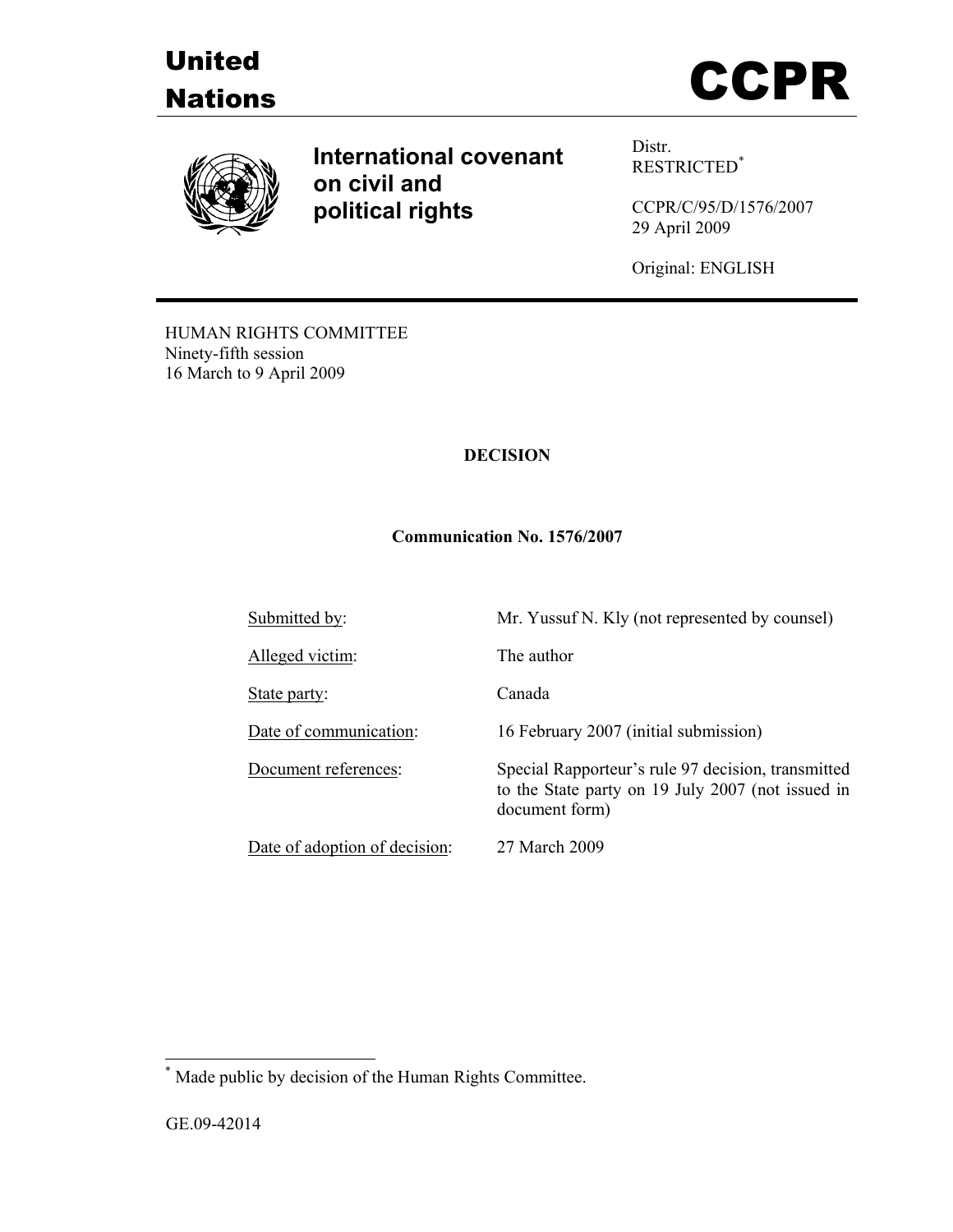*Subject matter:* Forced retirement of the author on alleged discrimination grounds.

 *Procedural issue:* Exhaustion of domestic remedies; Unreasonably prolonged remedy; Non-substantiation of claim.

 *Substantive issue:* Discrimination based on age and race.

 *Articles of the Covenant:* 2 (1) and (3), 5; 7; 14 (1) and 3 (c, d and e); 20 and 26

 *Articles of the Optional Protocol:* 2; 5 (2b)

[Annex]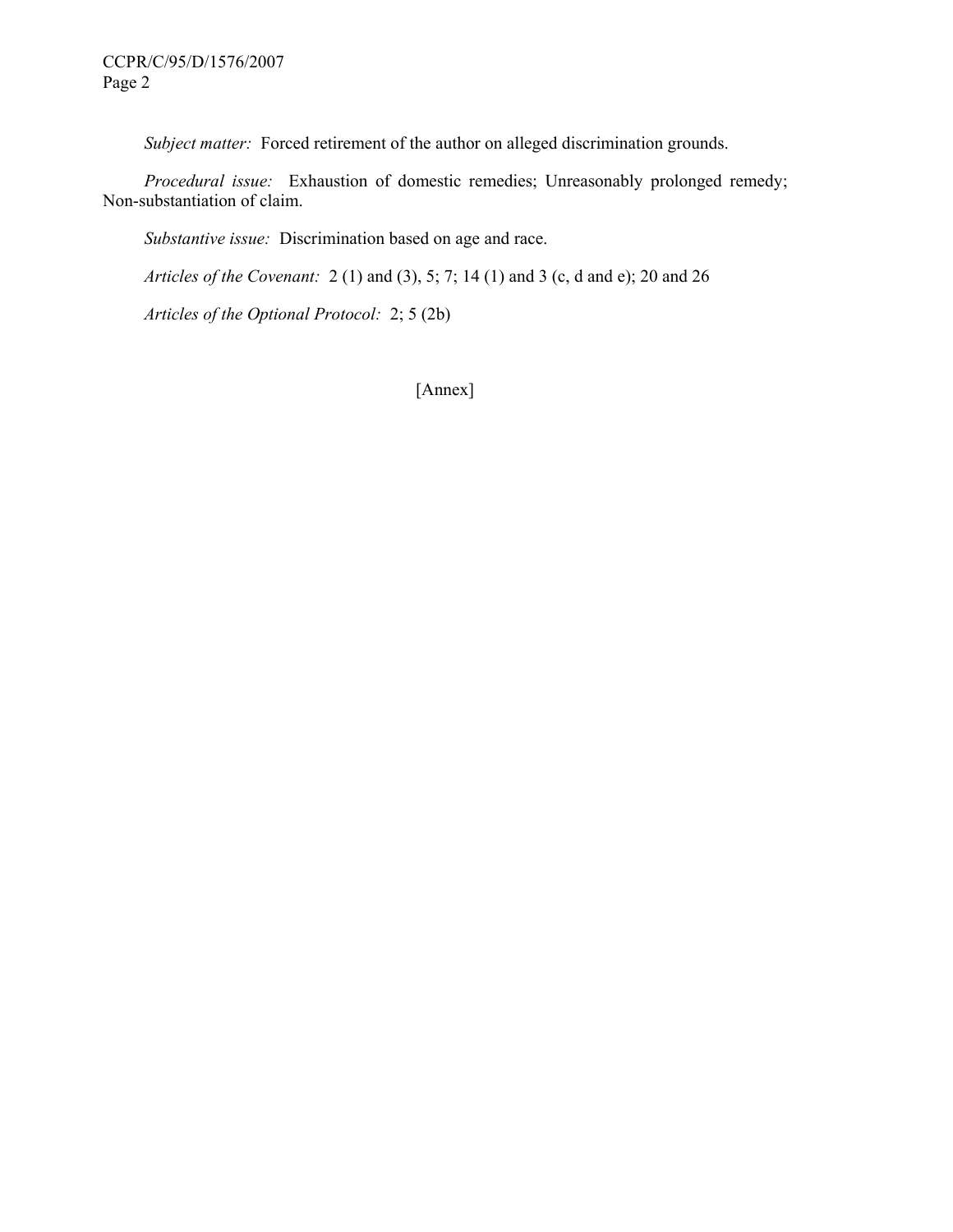#### **ANNEX**

## DECISION OF THE HUMAN RIGHTS COMMITTEE UNDER THE OPTIONAL PROTOCOL TO THE INTERNATIONAL COVENANT ON CIVIL AND POLITICAL RIGHTS

Ninety-fifth session

concerning

### **Communication No. 1576/2007\*\***

| Submitted by:          | Mr. Yussuf N. Kly (not represented by counsel) |
|------------------------|------------------------------------------------|
| Alleged victim:        | The author                                     |
| State party:           | Canada                                         |
| Date of communication: | 16 February 2007 (initial submission)          |

 The Human Rights Committee, established under article 28 of the International Covenant on Civil and Political Rights,

Meeting on 27 March 2009,

Adopts the following:

### **DECISION ON ADMISSIBILITY**

1. The author of the communication, dated 16 February 2007 and 26 November 2007, is Dr. Yussuf N. Kly, a Canadian citizen. He claims to be a victim of violations of article 2; article 5; article 7; article 14, paragraphs 1 and 3 (c, d and e); article 20 and article 26, of the International Covenant on Civil and Political Rights, by Canada. The author is unrepresented.

### **The facts as presented by the author**

 $\overline{a}$ 

2.1 The author was born on 25 October 1935 and turned 65 on 25 October 2000. At that time, he worked as a Professor at the University of Regina, Saskatchewan. Pursuant to the University's Collective Agreement<sup>1</sup>, and despite attempting to stay on for an additional two years, he was

<sup>\*\*</sup> The following members of the Committee participated in the examination of the present communication: Mr. Abdelfattah Amor, Mr. Prafullachandra Natwarlal Bhagwati, Ms. Christine Chanet, Mr. Ahmad Amin Fathalla, Mr. Yuji Iwasawa, Ms. Helen Keller, Mr. Lazhari Bouzid, Ms. Zonke Zanele Majodina, Ms. Iulia Antoanella Motoc, Mr. Michael O'Flaherty, Mr. José Luis Pérez Sanchez-Cerro, Mr. Rafael Rivas Posada, Sir Nigel Rodley, Mr. Fabian Omar Salvioli, Mr. Krister Thelin and Ms. Ruth Wedgwood.

<sup>&</sup>lt;sup>1</sup> "The normal retirement date for academic staff members is June  $30<sup>th</sup>$  following their  $65<sup>th</sup>$ birthday (except for members who were elected in 1975 and chose to retain a different normal retirement date)."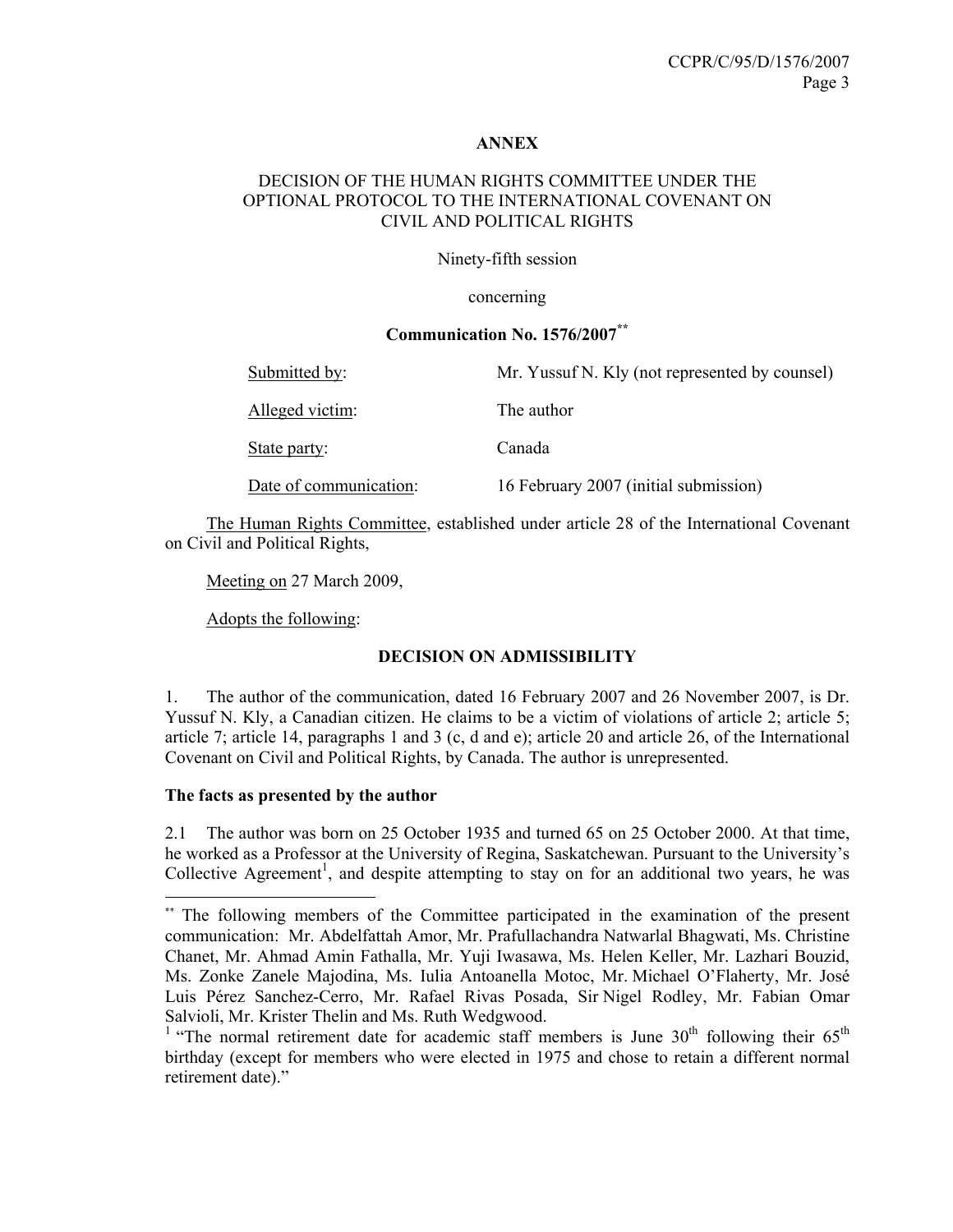required to retire on 30 June 2001, after 12 years of service. He alleges that he was forced to retire against his will and that this constitutes discrimination on the basis of age, as well as ancestry, place of origin and nationality.

2.2 On 23 April 2003, he lodged a complaint with the Saskatchewan Human Rights Commission (SHRC), underlining that as a visible minority, it took a period of more than ten years after receiving his PhD to secure employment and that he therefore needed to work longer than the forced retirement age of 65. The fact that once employed by the University of Regina, he achieved the status of Professor Emeritus attests that his earlier inability to find appropriate employment was not due to lack of merit. In its response to the SHRC, the University of Regina submitted that the Saskatchewan Human Rights Code defines age as meaning "any age over 18 years or more but less than 65 years". In its view, therefore, the author's retirement at age of 65 was not discrimination prohibited by the Code and article 3 ("non-discrimination"), of the University Regina Collective Agreement<sup>2</sup>. The University Regina further argued that the mandatory retirement policy was applicable to all members covered by the Collective Agreement and that no evidence suggested that the author was asked to retire because of his ancestry, place of origin, or nationality.

2.3 On 22 June 2004, the SHRC informed the author that their investigation was complete and on 24 March 2005, the SHRC advised the author that a lead case "Louise Carlson v. Saskatoon Public Library Board and the Canadian Union of Public Employees, Local 2669" on the mandatory retirement issue was before the Saskatchewan Human Rights Tribunal<sup>3</sup>. With regard to the resolution in the author's case, the University of Regina indicated to the SHRC that they would prefer to wait for the outcome in the Carlson lead case. On 18 July 2005, the Commission informed the author that his case file was held in abeyance until a decision was rendered by the Tribunal in the Carlson test case. On 14 October 2005, the University of Regina Professors Against Age Discrimination, the author and Mona Acker requested to intervene in the Carlson test case. They were granted limited status to participate in the hearing by providing a written argument on the effect the decision on the merits of the case would have on the organization.

2.5 On 1 November 2007, the SHRC informed the author of the 24 October 2007 Tribunal decision in the precedent Carlson case on mandatory retirement. That case was declared inadmissible on the grounds that the Canadian Supreme Court had already ruled on the issue of mandatory retirement<sup>4</sup>, and that it was therefore up to the Legislature to determine if there was to

<sup>&</sup>lt;sup>2</sup> Article 3 – Non-Discrimination of the University of Regina Collective Agreement reads: "3.1" The parties agree that there shall be no discrimination practiced by reason of age (except for retirement age as provided for in the Academic Pension Plan), ancestry, race, creed, colour, national origin, political or religious affiliation or belief, sex, sexual orientation, marital status, physical handicap (except where the handicap would clearly prevent the carrying out of the required duties and subject to the provisions of the Salary Continuance Plan), and membership or activity in the Association".

<sup>3</sup> *Louise Carlson v. Saskatoon Public Library Board and the Canadian Union of Public Employees, Local 2669*: The complaint was brought by Louise Carlson, a library assistant, against her employer and the Union of Public Employees for age discrimination in that she was forced to retire at age 65 under a collective bargaining agreement.

<sup>4</sup> McKinney v. University of Guelph, [1990] 3 S.C.R. 229.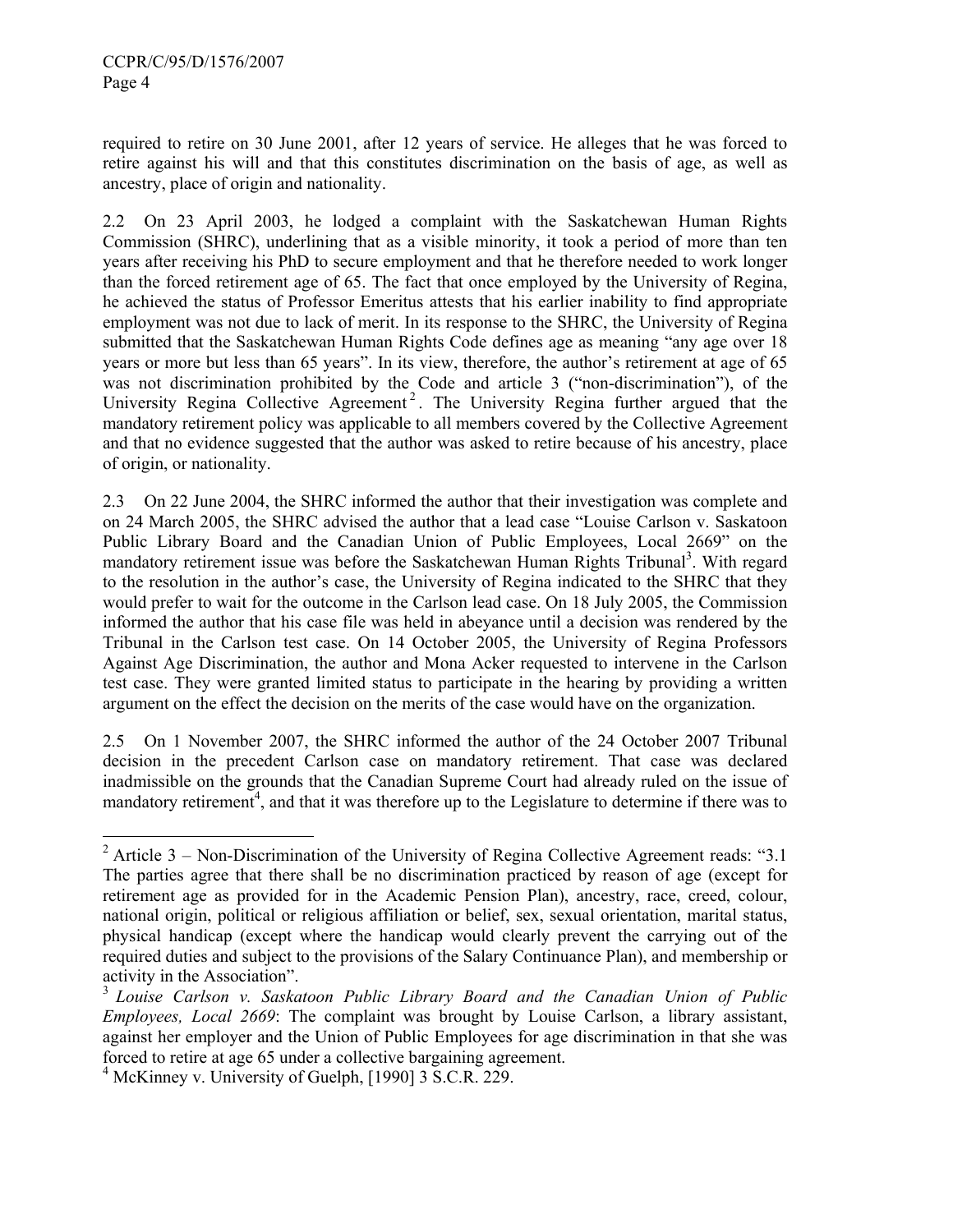be a change of the law. On 17 November 2007, amendments to the age provision of the Saskatchewan Human Rights Code<sup>5</sup> came into force. On 7 August 2008, the Queen's Bench for Saskatchewan dismissed the SHRC appeal in the Carlson case concluding that it was moot.

## **The complaint**

3.1 With regard to exhaustion of domestic remedies, the author explains that he decided not pursue his case through the Canadian Court system because the Saskatchewan Human Rights Commission had told him that they expected a swift ruling in a so-called Carlson test case, as well as because of his financial constraints. The author argues that he has been waiting over six years for a resolution by the SHRC in his case and that he was not been given the opportunity to be heard. He claims that the length of the procedure before the SHRC renders that remedy ineffective and fails to provide redress for victims of age and systemic discrimination. Underlining in particular his old age, ill health and difficult financial situation, the author submits that he should not be required to exhaust domestic remedies<sup>6</sup>.

3.2 The author alleges that his forced retirement by the University of Regina constituted age and systemic discrimination, given that as a visible minority it took him longer to secure employment. He alleges to be a victim of violations of article 2, paragraph 1 and article 26, of the Covenant.

3.3 The author maintains that the Saskatchewan Human Rights Commission by having his case held in abeyance until a decision in the Carlson test case was rendered violated his right to a fair trial or hearing, in particular because of the undue delay in his case and the absence of any hearing for more than six years. He claims to be victim of a violation of article 5 and article 14, paragraphs 1 and 3 (c, d and e), of the Covenant.

3.4 According to the author, the undue delay and the unfair judgement in the Carlson test case renders the remedy before the Saskatchewan Human Rights Commission ineffective, thus violating article 2, paragraph 3, of the Covenant. In addition to that, the author maintains that the Saskatchewan Human Rights Tribunal in the proceedings with regard to the Carlson test case appeared to ignore international human rights obligations and that "the judge" seemed not to respect impartiality and independence principles, which may constitute a violation of article 5 and article 20, of the Covenant.

3.5 The author claims that by denying retroactivity for pending cases of mandatory retirement, the Tribunal violated his right to compensation or restitution thus violating article 2 of the Covenant.

3.6 The author also claims that the waiting time for the resolution in his case before the SHRC together with systemic discrimination amounted to cruel, inhuman and degrading treatment, and violated article 7, of the Covenant.

<sup>&</sup>lt;sup>5</sup> Changing article 2, paragraph 1 (a), of the Saskatchewan Human Rights Code to "age means" any age of 18 years or more".

<sup>&</sup>lt;sup>6</sup> See General Comment No. 20 on Article 7, of the Covenant, General Comment No. 3 on Article 2, and Article 2, paragraph 3, of the Covenant; Communication No. 4/1977, Torres Ramirez v. Uruguay, Views adopted on 23 July 1980, para. 5.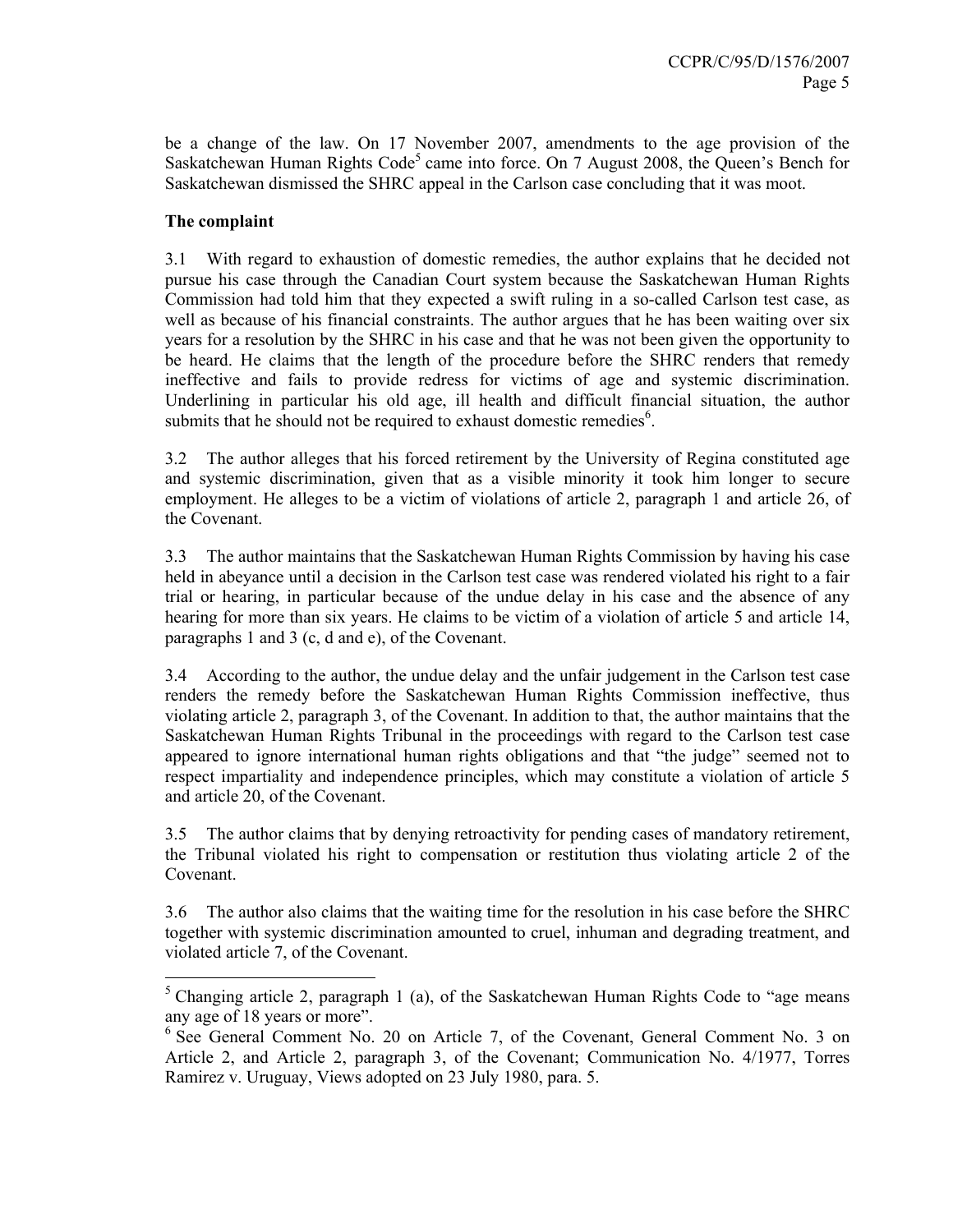3.7 Finally, the author submits that in the Carlson test case before the Saskatchewan Human Rights Tribunal, "the judge" appears to have been greatly influenced by the desires of the Canadian Union of Public Employees and the University of Regina to save money in connection with human rights cases. He claims that independence and impartiality principles appear to have been violated by the Saskatchewan Human Rights Tribunal. He submits that the SHRC resembled more a government-sponsored Ombudsman and did not enforce universal human rights, which may constitute an unintentional violation of article 2, paragraphs 1 and 2, of the Covenant.

### **The State party's submission on admissibility and merits**

4.1 On 28 February 2008, the State party filed its observations on admissibility and merits. In complement to the facts as submitted by the author, the State party specifies that the author was hired by the University of Regina on 1 July 1993, and that on 1 July 1998 he was promoted to the rank of Professor. Following his retirement on 30 June 2001, the author was given an additional six-month appointment until 31 December 2001. From 31 December 2001 to 31 October 2004, the author held an unremunerated appointment as Adjunct Professor and in February 2002, he was granted the title of Professor Emeritus.

4.2 The State party further notes that on 27 August 2003, the author's complaint was formalized and served on both the University of Regina and the University of Regina Faculty Association, despite certain reservations in view of the age definition in the Saskatchewan Human Rights Code and the lack of evidence provided by the author on the systemic discrimination argument. On 22 June 2004, the SHRC indicated that it would prefer to delay a decision in the author's case until the resolution of the Carlson test case. The University of Regina and the University of Regina Faculty Association agreed to the deferral of a decision in the author's case and the author did not object it.

4.3 The State party submits that the SHRC had indicated that it was originally optimistic about a timely decision in the Carlson case and that this optimism might likely have been conveyed to the author. The SHRC however also underlined that it had explained to the author that the complaint process would be lengthy.

4.4 The State party challenges the admissibility of the communication on the grounds that the author has failed to exhaust all available domestic remedies, as required by article 2 and article 5, paragraph 2 (b), of the Optional Protocol; that the author failed to demonstrate that the application of remedies was unreasonably prolonged and that he failed to substantiate his claims.

4.5 The State party argues that the author failed to exhaust all available domestic remedies, as he did not commence a court action in due time, with which he could have challenged the constitutional validity of the age definition in the Saskatchewan Human Rights Code. The State party underlines in particular that two other University of Regina Professors brought a similar court application (*Leeson v. University of Regina*) to the Saskatchewan Court of Queen's Bench and that following an unsuccessful application; their case was currently in the stage of appeal. The State party also submits that the author failed to bring a grievance process under the University of Regina Collective Agreement claiming discrimination. This process could not have altered the Collective Agreement; however it could have addressed differences related to meaning, interpretation or application of the terms in the Collective Agreement. It further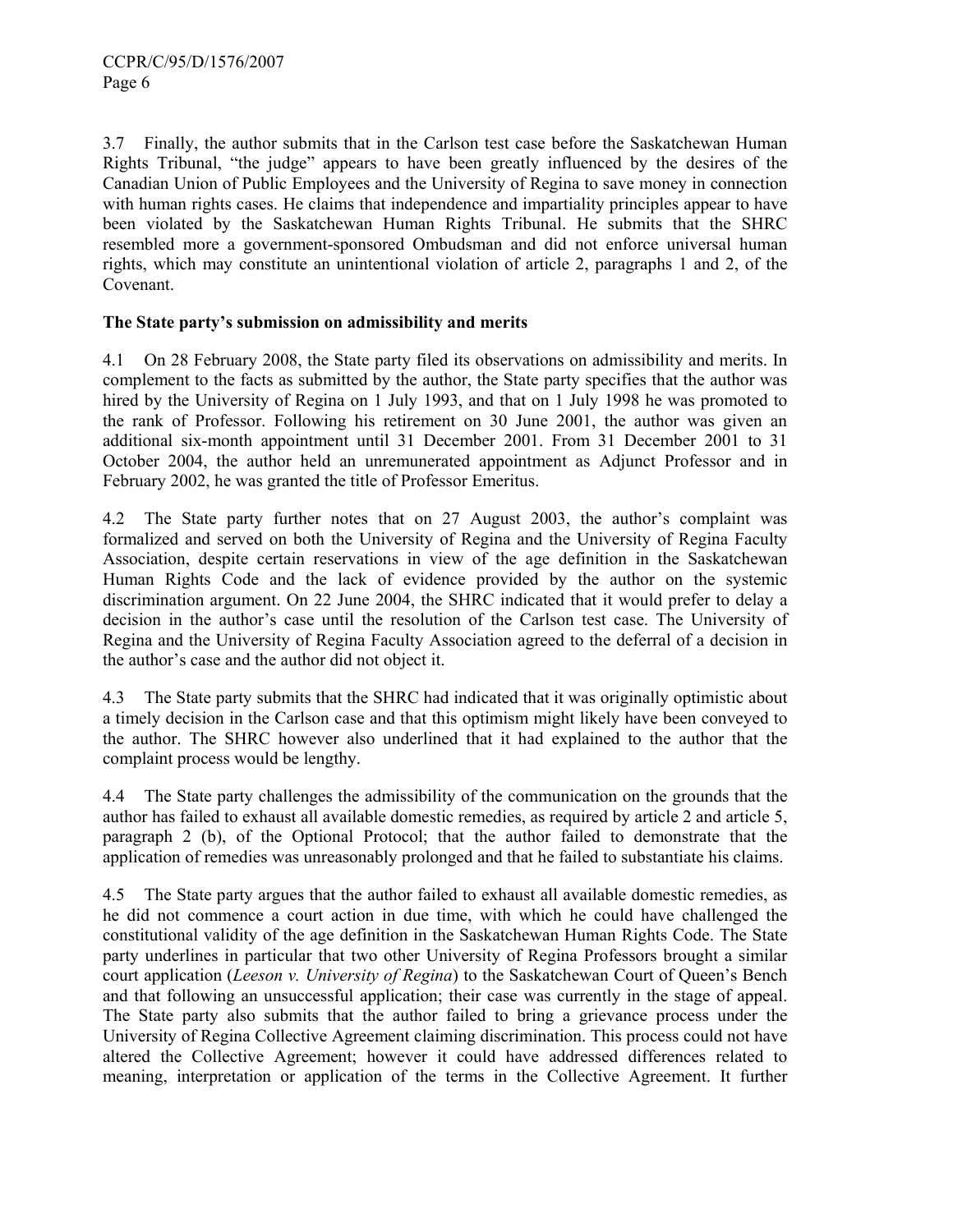invokes the Committee's jurisprudence in the case of  $J.S.$  v. Canada<sup>7</sup> claiming that in the current case, the author's matter was still before the SHRC and that therefore domestic remedies have not been exhausted. It further notes that according to the Committee's observations in the cases *A. and S.N. v. Norway*<sup>8</sup> and *Adu v. Canada*<sup>9</sup>, the author's doubts about the effectiveness of domestic remedies does not absolve him from their exhaustion. Furthermore, the State party contests any similarity of the author's situation with the situation in the communication *Ramirez v. Urugay*<sup>10</sup>, in which the State party only provided a general description of the remedies available, without specifying which ones were available to the author.

4.6 With regard to the author's argument that the SHRC remedy was unreasonably prolonged, the State party argued that the author has not explained why his initial attendance at the SHRC office was on 12 December 2002, while he was required to retire on 30 June 2001 and his sixmonth contract with the University expired on  $31$  December  $2001$ <sup>11</sup>. The State party further argues while relying only on the complaint to the SHRC, the author failed to pursue alternative remedies and to demonstrate why their pursuit would have been unreasonably prolonged. Furthermore, the author did not object that his complaint be held in abeyance until the outcome in the Carlson case, while he could have requested the SHRC to address his complaint. The State party holds that the same principle as in communication *Dupuy v. Canada*<sup>12</sup> should be applied given that the author did not make any official complaints about the delays in the procedure under the Saskatchewan Human Rights Code.

4.7 With regard to the author's claim that he was a victim of systemic discrimination suggesting that being a visible minority it took him longer to secure employment, the State party argues that the author did not provide any information on his efforts to obtain employment after his PhD and that he did not afford any evidence linking his visible minority status to his alleged employment status. The State party submits that the author's claim of systemic or adverse effect discrimination (article 2, of the Covenant) is a simple allegation that remains unsubstantiated and should be declared inadmissible, according to the rule 96 (b), of the Rules of Procedure.

4.8 The State party argues that the author's claims under articles 2 and 14, of the Covenant, are not substantiated and should therefore also be declared inadmissible. The State party holds that the author has not sufficiently substantiated why the SHRC would have restrained him from receiving a fair trial or hearing other than alleging that the SHRC put him in a situation where he believed he was blocked from bringing a court action after prolonged waiting for a resolution by the SHRC. The State party submits that, in spite of the difficulties posed by the age definition in the Saskatchewan Human Rights Code, the SHRC demonstrated sensitivity to claims of individuals who felt wronged by mandatory retirement provisions by advancing the Carlson test case. It further argues that the SHRC informed the author of these difficulties. The State party

 $\overline{a}$ 

<sup>&</sup>lt;sup>7</sup> Communication No. 130/1982, Inadmissibility decision adopted on 6 April 1983, para. 6.

<sup>8</sup> Communication No. 224/1987, Inadmissibility decision adopted on 11 July 1988, para. 6.2.

<sup>&</sup>lt;sup>9</sup> Communication No. 654/1995, Inadmissibility decision adopted on 12 August 1997, para. 6.2.

<sup>&</sup>lt;sup>10</sup> Communication No. 4/1977, Views adopted on 23 July 1980.

<sup>11</sup> See Communication No. 184/1984, *H.S. v. France*, Inadmissibility decision adopted on 10 April 1986, para. 9.4.

<sup>&</sup>lt;sup>12</sup> No. 939/2000, *Dupuy v. Canada*, Inadmissibility decision adopted on 18 March 2003, para. 7.3.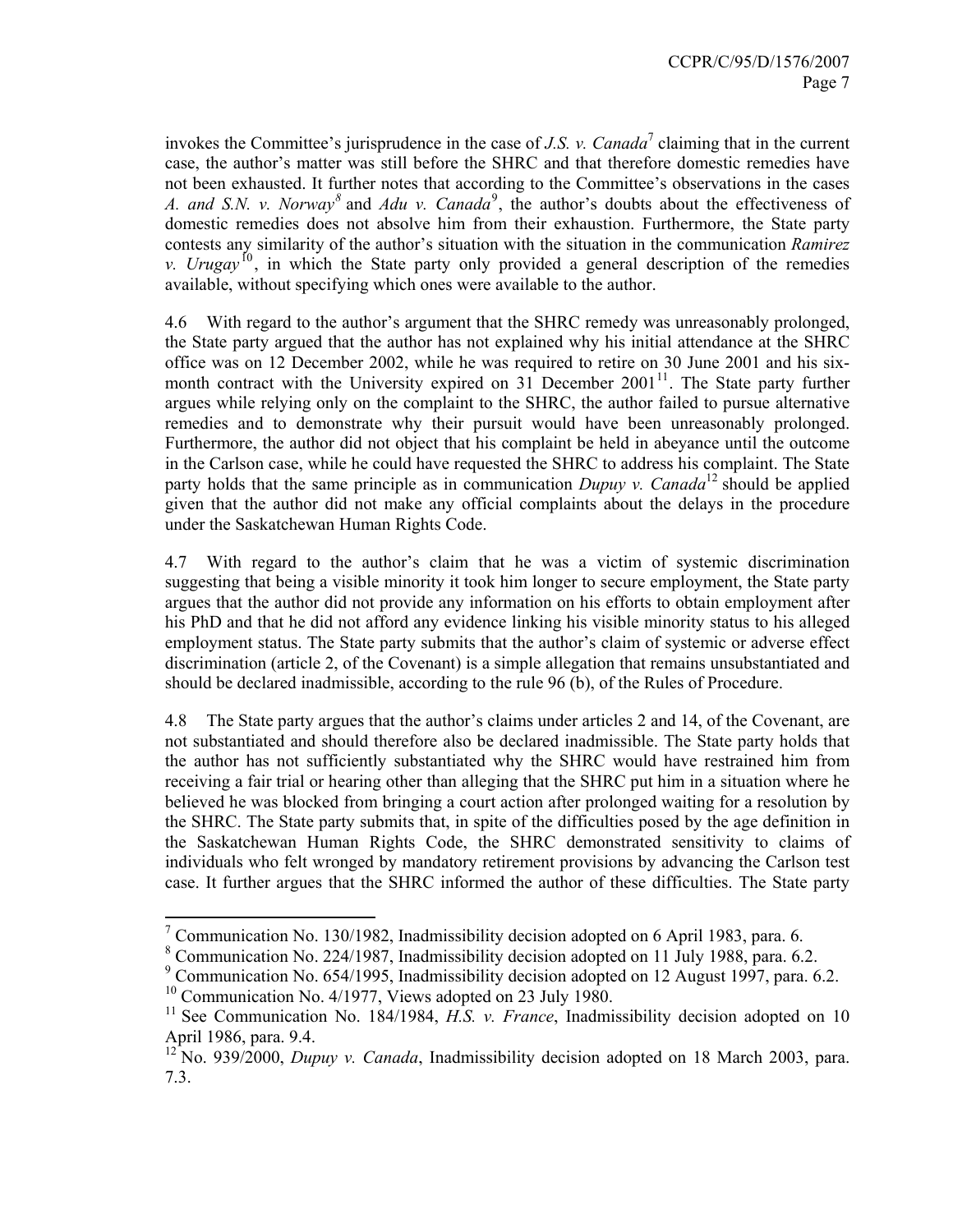also submits that the author's claim of an unintentional violation of article 2, paragraphs 1 and 2, of the Covenant with regard to the type of Human Rights Commission in Saskatchewan and its adequacy in protecting international human rights, is unsubstantiated.

4.9 As to the author's allegation of a lack of independence or impartiality of the Saskatchewan Human Rights Tribunal "judge" in the Carlson test case, the State party submits that the author has not provided any evidence to support his allegation. It maintains that the author's claim that the Saskatchewan Human Rights Tribunal was influenced by the Auditor General's alleged effort to save money and by the desires of the Canadian Union of Public Employees and the University of Regina to save money in connection with human rights cases is not substantiated and it recalls the Committee's jurisprudence in *Robinson v. Jamaica*13, in which it stated that it can only examine arbitrariness, denial of justice or manifest violations of the judge's obligation to impartiality. The author's allegation remained general at best and he did not provide any evidence which would suggest that the Tribunal was influenced by personal bias, harboured preconceptions about the Carlson test case; that it acted in a way that promoted the interests of one of the parties over another; or that the Tribunal appeared to a reasonable observer to be partial.

4.10 With regard to the merits, the State party notes that the author's claim with respect to systemic discrimination is not sufficiently substantiated given that the author does not provide any evidence why mandatory retirement had a greater adverse effect on him being of African American ancestry. With regard to the author's allegation of age discrimination, the State party recalls the Committee's General Comment No. 18 and its jurisprudence on age discrimination<sup>14</sup> and submits that the age definition in the Saskatchewan Human Rights Code, as it existed before the legislative change in November 2007, was based on reasonable and objective criteria. With regard to the prolonged proceedings before the SHRC, the State party submits that both the complexity of the case and the behaviour of the parties justified the length of the proceedings. The State party argues that the author was aware of the significant legal hurdles to cross, in particular the age definition in the Saskatchewan Human Rights Code, the Supreme Court case "McKinney", and the dependency of his case on the outcome of the Carlson test case. Finally, the State party submits that, anxiety caused by the length of proceedings<sup>15</sup> would be insufficient to engage article 7, of the Covenant.

# **The author's comments**

l

5.1 With regard to the exhaustion of domestic remedies, the author reiterates that the SHRC remedy was unreasonably prolonged and explains that previous to his forced retirement, he had requested a hearing before the University of Regina Faculty Association to explain his situation in particular the previous discrimination suffered as a visible minority to secure pensionguaranteeing employment. The author claims that this hearing was refused three times. With

<sup>13</sup> Communication No. 731/1996, *Robinson v. Jamaica*, Views adopted on 29 March 2000, para. 9.4.

<sup>&</sup>lt;sup>14</sup> See General Comment No. 18, A/45/40(VOL.I) (SUPP) of 10 November 1989; Communication No. 983/2001, *Love v. Australia*, Views adopted on 25 March 2003, para. 14; Communication No. 1016/2001, *Solis v. Peru*, Views adopted on 27 March 2006, para. 8.

<sup>&</sup>lt;sup>15</sup> Communication No. 265/1987, *Vuolanne v. Finland*, Views adopted on 7 April 1989, para. 9.2.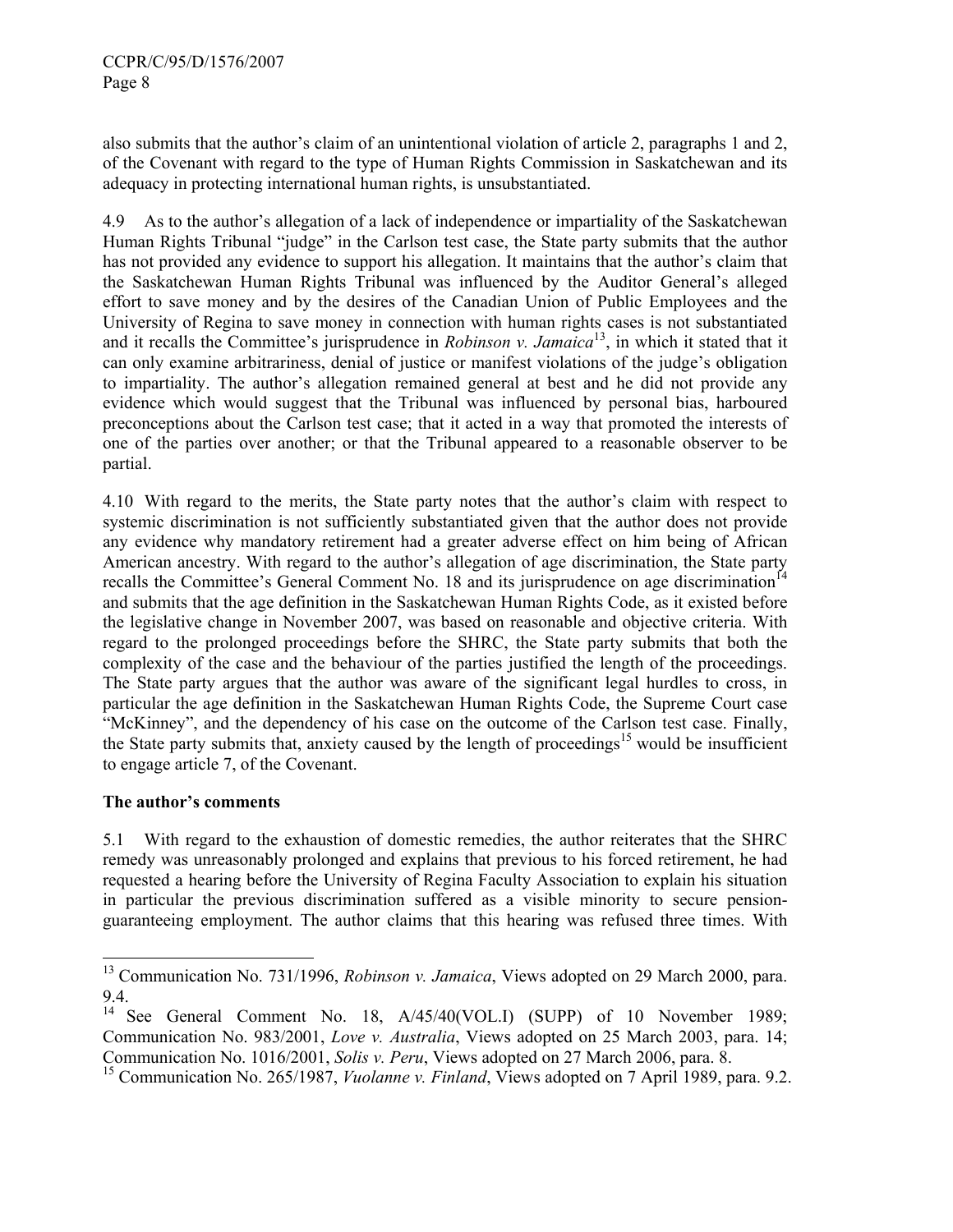regard to the author's delay to attend the office of the SHRC, he argues that until the end of his additional six-month appointment, he was hoping to be employed by the University Durban-Westville, with which he had negotiated an exchange agreement, with financial contribution of the University of Regina. Once he had realized that there was no prospect of further extension of his employment, he claims that he was trying, in vain, to find an affordable lawyer to bring his case to the Canadian court system, that he was employed on a short-term consulting contract by the Department of Justice in Saskatchewan, that he compiled evidence to support his charge of systemic discrimination, and that he needed to be hospitalized. The author further explains that the cost estimation for the resolution of his case in the regular court system would have exceeded one third of his pension. The financial argument together with the optimistic assessment by the SHRC led him to lodge his complaint only before the SHRC. The author underlines that the authorities do not appear to have acted with the necessary diligence in his case, significantly delaying its resolution.

5.2 The author reiterates that the optimism of a timely decision in the Carlson test case as conveyed by the SHRC and the estimation of the costs of using the regular Canadian Court system prevented him from filing a complaint under the regular court system. This together with the prolongation of the trial process of the Carlson test case before the Saskatchewan Human Rights Tribunal and the absence of any hearing in his case violated his right to a fair trial or hearing. The author holds that the State party has not provided the Committee with a satisfactory explanation for the delay caused in his case.

5.3 The author further maintains that the SHRC appears not to have been set up to scrutinize the Constitution in relation to relevant human rights violations in Saskatchewan. He argues that the SHRC did not request further evidence with regard to his claim of systemic discrimination and only addressed his age discrimination claim. The author maintains that he followed the advice of the investigator of the SHRC and did not to pursue his systemic discrimination complaint being under the impression that the age discrimination complaint would allow redress. He further maintains that the SHRC neglected its duty to adequately inform the victims of the range of their legal options.

5.4 With regard to his allegation of systemic discrimination, the author submits that statistical data confirms that as a visible minority, it takes significantly longer to secure employment. The author claims that he received over 100 rejection letters by Canadian Universities and when he was refused employment at the University of Windsor, his complaint to the Ontario Human Rights Commission was settled with a friendly agreement, promising that the author would be considered for the next opening, however this never materialised.

5.5 The author maintains that the undue delay of the proceedings in his case, the absence of a fair hearing and the sense of being again victim of systemic minority discrimination created such mental pain, anxiety, fear, and together with the negative outcome in the Carlson test case, it led to a feeling of helplessness, which in total amounts to cruel, inhuman and degrading treatment<sup>16</sup>.

 $\overline{a}$ 

<sup>&</sup>lt;sup>16</sup> See Communication No. 1015/2001, *Perterer v. Austria*, Views adopted on 20 July 2004, para. 9.2.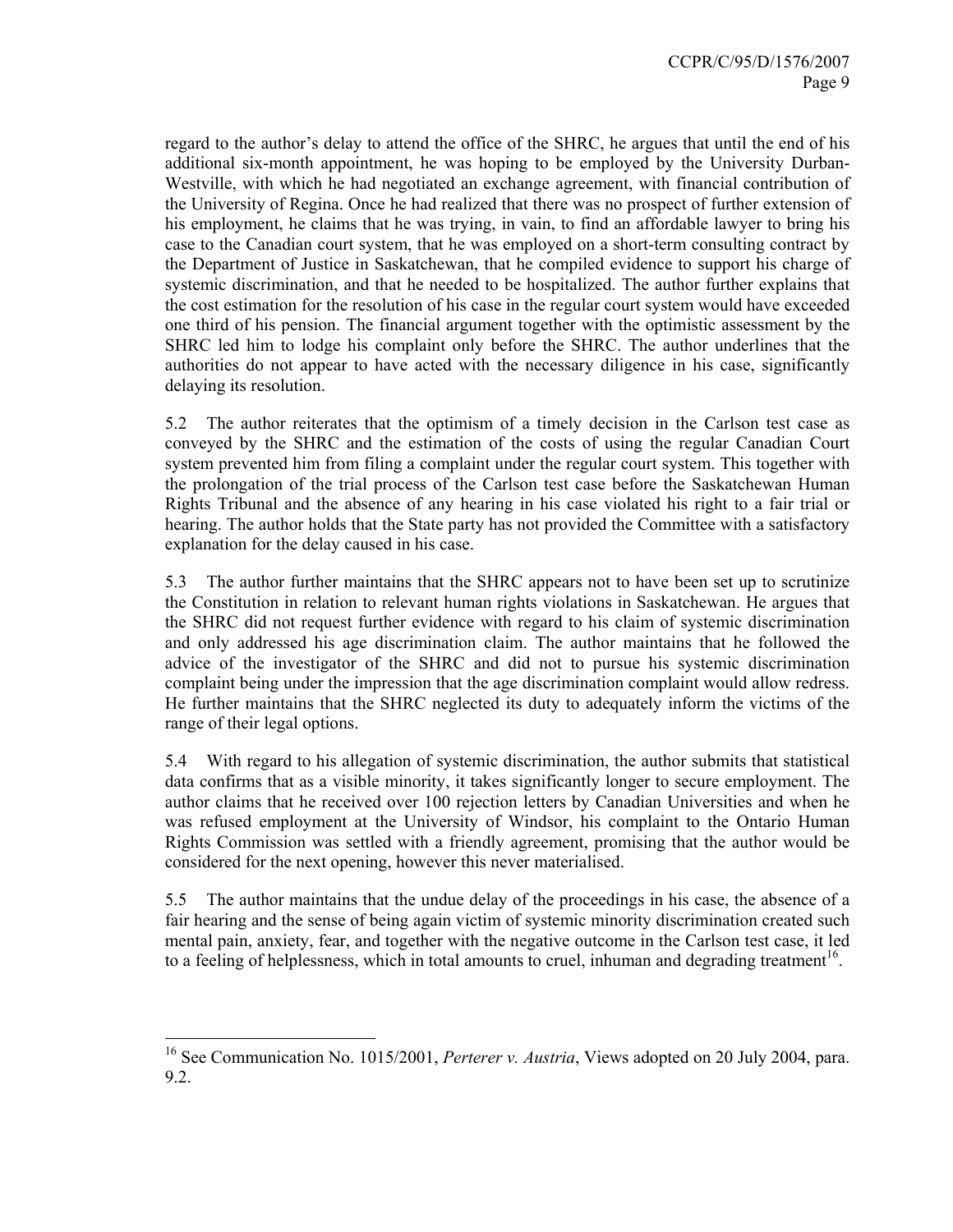5.6 The author furthermore reiterates that the Saskatchewan Human Rights Tribunal lacked independence and impartiality and appeared to have been guided by the wish to solve human rights cases without cost implications. The author cites a rumour holding that staff from the Auditor General's office allegedly stated that, in a different case, the trial process should be extended until the victim died.

5.7 Finally, the author underlines that by changing the discriminatory provision in the Saskatchewan Human Rights Code, the Government acknowledged that the Code had contravened international human rights obligations.

### **Issues and proceedings before the Committee**

# **Consideration of admissibility**

 $\overline{a}$ 

6.1 Before considering any claim contained in a communication, the Human Rights Committee must, in accordance with rule 93, of its Rules of Procedure, decide whether or not the communication is admissible under the Optional Protocol to the Covenant.

6.2 The Committee has ascertained, as required by article 5, paragraph 2 (a), of the Optional Protocol, that the same matter is not being examined under another international procedure of investigation or settlement.

6.3 On the issue of exhaustion of domestic remedies, the Committee observes that the author's case remains pending before the SHRC. It takes note of the State party's argument that the author failed to institute regular court action and that he failed to lodge a grievance process under the University of Regina Collective Agreement. The Committee also notes the author's argument that he decided not to institute regular court action given the optimistic assessment by the SHRC with regard to a timely decision in the Carlson test case, and due to his lack of financial means. The Committee further notes the author's claim that he had, in vain, requested a hearing before the University Regina Faculty Association.

6.4 As to the allegations of violations of articles 2, paragraph 1 and 26, the Committee recalls its jurisprudence according to which financial considerations or doubts about the effectiveness of domestic remedies does not absolve the author from exhausting them<sup>17</sup>. It concludes that, while the case before the SHRC remains pending and in light of the author's decision not to institute regular court action, domestic remedies with regard to the age and systemic discrimination claims under these provisions have not been exhausted. In addition, hearings before the SHRC are not in the nature of a "judicial remedy". The Committee further concludes that despite the expression by the SHRC of initial optimism of a swift ruling in the Carlson test case, the State party cannot be held responsible for the author's failure to institute regular court action, and that in accordance with the Committee's jurisprudence, failure to adhere to procedural time limits for

<sup>&</sup>lt;sup>17</sup> See Communication No. 224/1987, A and S.N. v. Norway, Inadmissibility decision adopted on 11 July 1988, para. 6.2; Communication No. 397/1990, *P.S. v. Denmark*, Inadmissibility decision adopted on 22 July 1992, para. 5.4; Communication No. 550/1993, *Faurisson v. France*, Views adopte don 8 November 1996, para. 6.1.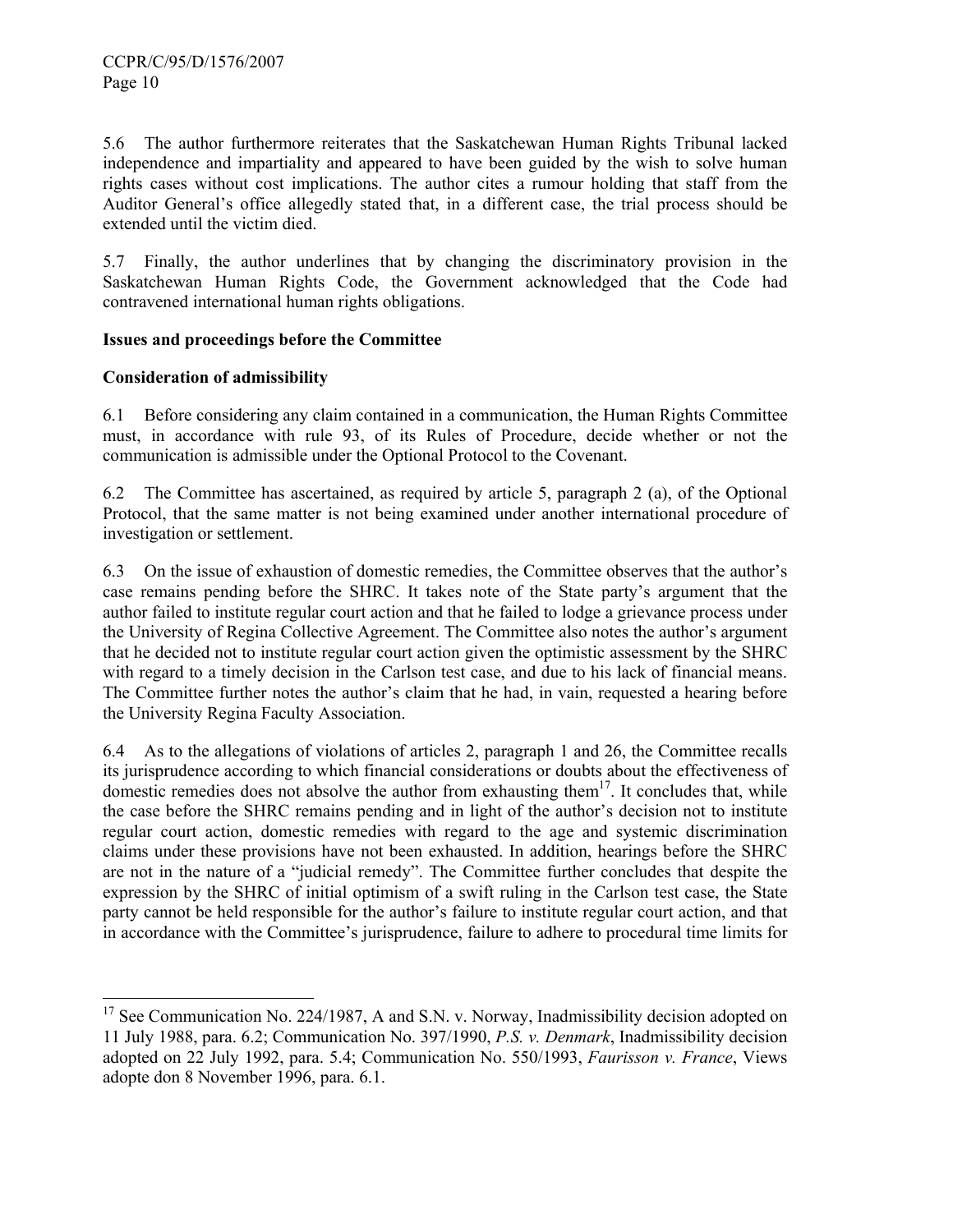filing of complaints amounts to failure to exhaust domestic remedies<sup>18</sup>. The Committee therefore finds that this part of the communication is inadmissible under article 2 and article 5, paragraph 2 (b), of the Optional Protocol.

6.5 As to the claim that the author was deprived of a fair trail or hearing as well as to an effective remedy, the Committee takes note of the State party's argument that the author failed to demonstrate why alternative remedies were unreasonably prolonged and that he did not object to his case with the SHRC being held in abeyance until the outcome in the Carlson test case. The Committee also notes the undisputed facts that the author first attended the SHRC office on 12 December 2002 and that on 22 June 2004, he did not object to have his case being held in abeyance until the outcome in the Carlson test case. The Committee further notes that the SHRC kept the author informed of the developments in the Carlson test case throughout.

6.6 The author did not object to delay the resolution of his case until the outcome in the Carlson test case despite the SHRC assessment that a final resolution was not to be expected before a considerable period of time. The author further does not appear to have requested the SHRC for a hearing in his case and he also failed to complain to the domestic authorities about the delay in the proceedings before the SHRC. The Committee concludes that it is clear that the author acquiesced in the delay of the proceedings before the SHRC. It is therefore unable to conclude that the domestic remedies, which according to both parties, are in progress, have been unduly prolonged in a manner that would exempt the author from exhausting them. The Committee thus finds that claims under article 14, paragraph 1 and article 2, paragraph 3, are inadmissible under article 5, paragraph 2 (b), of the Optional Protocol.

6.7 With regard to the author's claim of a violation of article 14, paragraph 3, the Committee notes that, this provision only applies to criminal proceedings, which are not at issue in the present case. This claim is thus inadmissible *ratione materiae* as incompatible with the provision of the Covenant, under article 3, of the Optional Protocol.

6.8 With respect to the alleged violation of article 7, of the Covenant, the Committee considers that the author failed to sufficiently substantiate, for purposes of admissibility, how the anxiety caused by the length of the proceedings before the SHRC would amount to torture or to inhuman or degrading treatment. This part of the communication is therefore inadmissible under article 2, of the Optional Protocol.

6.9 Finally, with regard to the allegations related to the proceedings in the Carlson test case before the Saskatchewan Human Rights Tribunal and the type of Human Rights Commission the State party has established in Saskatchewan, the Committee finds that the author has not substantiated, for the purpose of admissibility, the claim of partiality and lack of independence of the Saskatchewan Human Rights Tribunal in the proceedings of the Carlson test case. Nor has he substantiated the claim of a violation of article 2, paragraphs 1 and 2, of the Covenant in this regard. The Committee thus concludes that this part of the communication is also inadmissible under article 2, of the Optional Protocol.

 $\overline{a}$ 

 $18$  See Communication No. 743/1997, Truong v. Canada, Inadmissibility decision adopted on 5 May 2003, para. 7.6.